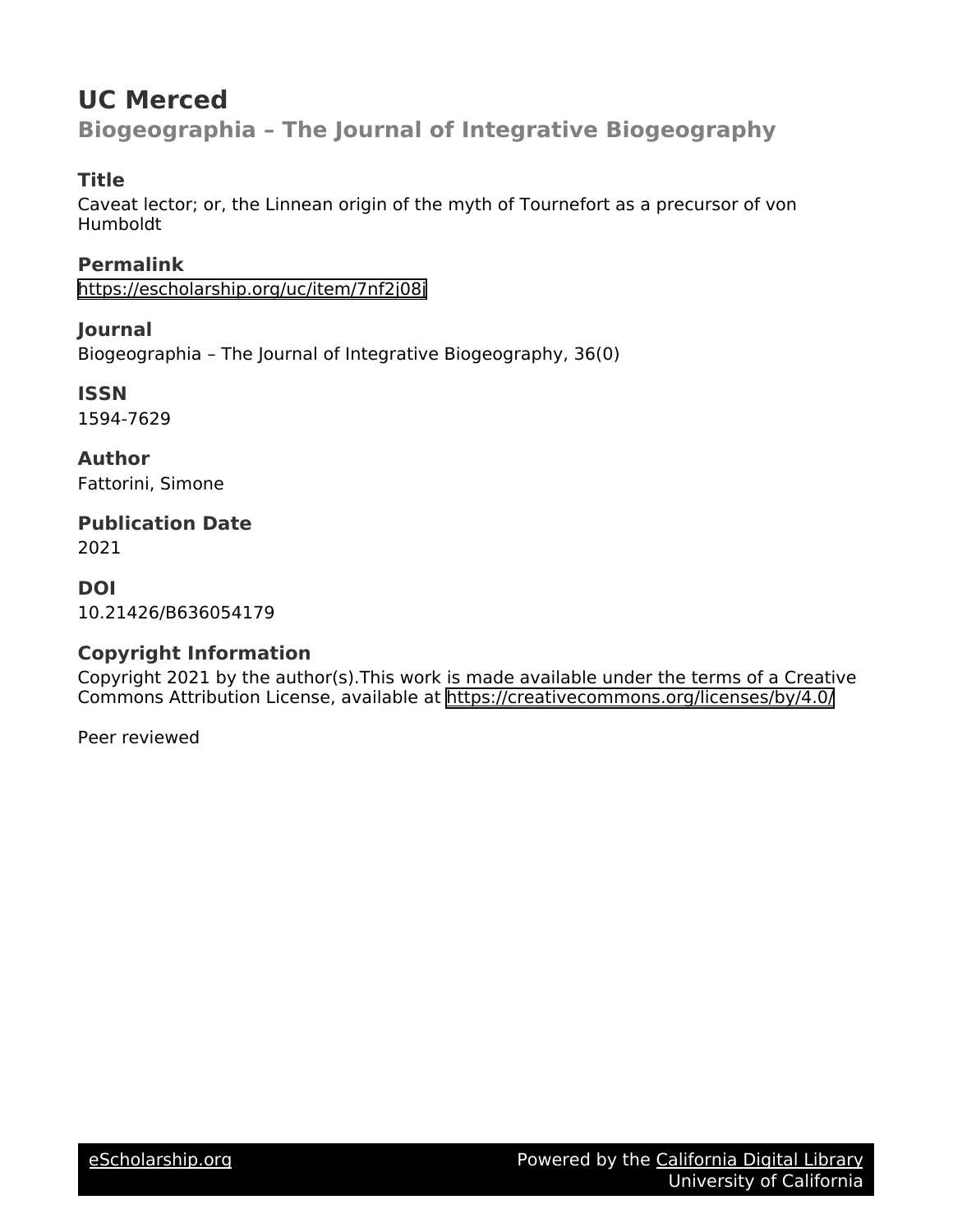*Biogeographia – The Journal of Integrative Biogeography 36 (2021): a011 https://doi.org/10.21426/B636054179*

## Caveat lector; or, the Linnean origin of the myth of Tournefort as a precursor of von Humboldt

#### SIMONE FATTORINI

*<sup>1</sup> Department of Life, Health and Environmental Sciences, University of L'Aquila, Via Vetoio, 67100 L'Aquila (Italy) email: simone.fattorini@univaq.it*

Keywords: Cesalpino, elevational gradient, history of science, Humboldt, latitudinal gradient, Linnaeus, Tournefort, vegetation zones, vicariance.

#### SUMMARY

Joseph Pitton de Tournefort (1656-1708) is frequently mentioned in biogeography and ecology among those who, before von Humboldt, paralleled the elevational organization of vegetation to its latitudinal zonation on the basis of observations made on Mount Ararat and presented in his *Relation d'un voyage du Levant* (1717). However, as already noticed in overlooked notes by Hooker (1881) and Hemsley (1896), there is no hint to this correspondence in Tournefort's description of his ascent of Mount Ararat. Linnaeus (1744) was the first author who, without any plausible reason, attributed the idea of this parallelism to Tournefort. Based on Linnaeus' work, Mirbel (1815), von Humboldt (1816), Schouw (1823) and Forbes (1846) repeated this wrong credit. Works by these early authors have in turn generated an intricate pathway of repetition of original Linnaeus' error until nowadays. Along with Tournefort, Linnaeus cited Cesalpino (1583), as one who found floral similarities between northern lowlands (Sweden) and southern mountains (Tuscany). However, there is no passage in Cesalpino that might suggest that he made any comparison between the Italian and Swedish floras, although it is possible that Linnaeus used Cesalpino's observations on the Italian flora to make a parallelism with the Swedish one. Cesalpino's recognition of the existence of allied species placed at different elevations may suggest that he has anticipated, by centuries, the concept of vicariance.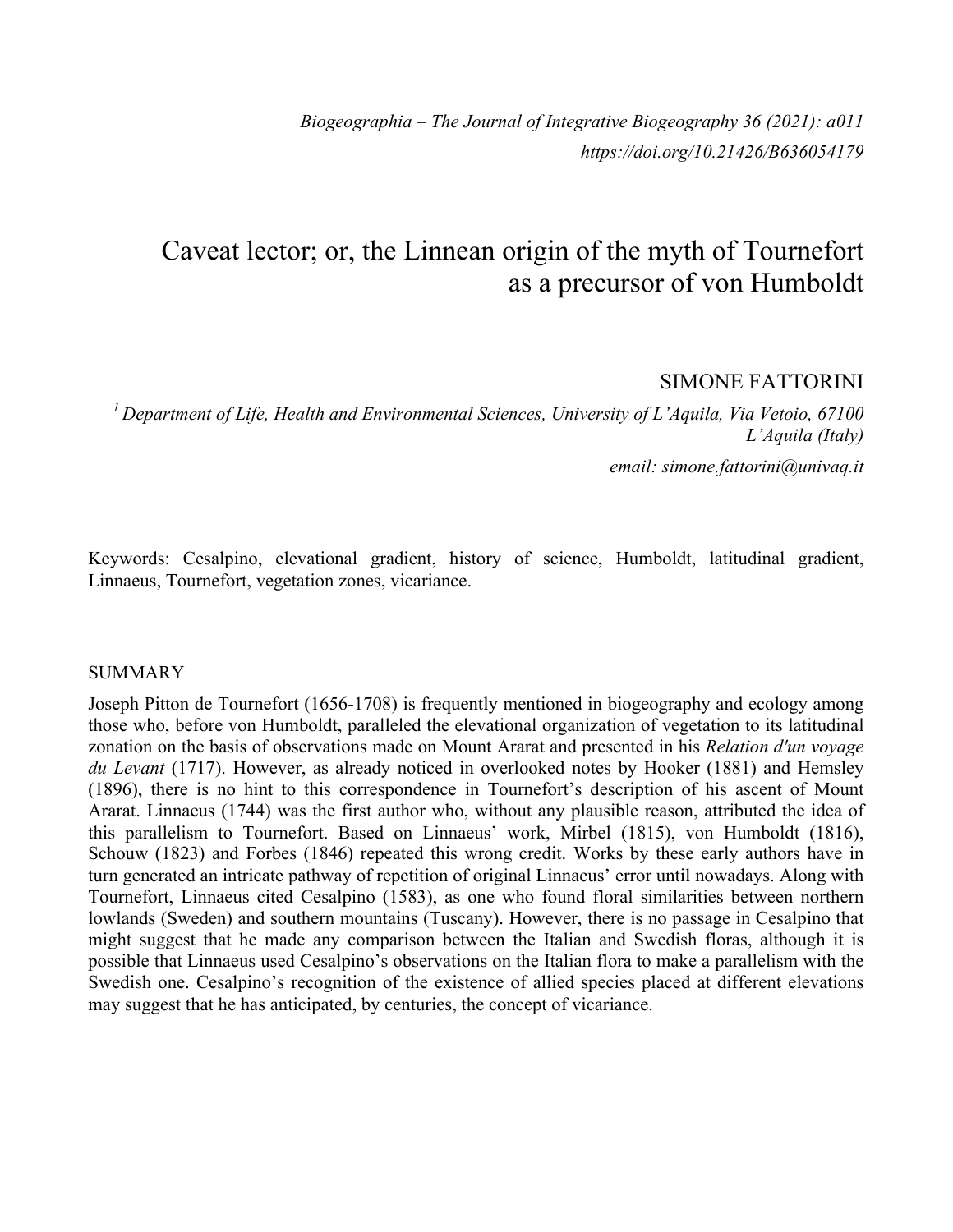#### INTRODUCTION

Joseph Pitton de Tournefort (1656-1708) was one of the most famous botanists of the 17th century and his most important work, *Eléments de botanique, ou Méthode pour connoître les Plantes* (1694; Latin translation: *Institutiones rei herbariae* 1700), has long been a reference in systematic botany (Becker et al. 1957; Mayr 1982; Greene 1983; Egerton 2018). Today, the figure of Tournefort is rarely remembered, but, curiously, he is mentioned in biogeography and ecology among those who paralleled the elevational organization of vegetation to its latitudinal zonation (Fattorini et al. 2019). This parallelism is attributed to Tournefort on the basis of his observations made on Mount Ararat during his journey in the Levant. However, in Tournefort's description of his ascent of Mount Ararat, there is no hint to this correspondence (and, in general, there are no notes about elevational patterns of vegetation). In this paper I tried to reconstruct the origin of what appears to be a real myth in the history of science.

#### TOURNEFORT'S MYTH IN BIOGEOGRA-PHY

The idea of a parallelism in the elevational and latitudinal variations of vegetation is credited to Tournefort by many ecologists and biogeographers, as shown by the following examples:

> The fact of the altimetric zonation of altimetric phenomena, while having its first observations in Italy since the 18th century, thanks to Calzolari and Bembo, soon came to the attention of the major geographers and naturalists of every country, such as Tournefort, Linnaeus, Wildenow, Humboldt, A. De Candolle, Darwin, Wallace, Schlagintweit, Grisebach-Tchiatcheff, Parlatore, A. Engler, A. W. Schimper, assuming from generation to generation the special

character of the research direction and the intellectual climate of the time. $<sup>1</sup>$ </sup>

Negri (1934: 1) [Translation my own]

About two thousand years later (1717) Tournefort correlated vegetation with climate and distinguished the difference between the vegetation of the lower slopes and the upper slopes of the mountain Ararat […]. Tournefort (1717) compared Ararat with other mountains.

Shantz (1940: 313-14)

Linné, *Falda smärre skrifter*, p. 93. The idea derived from Tournefort's *Relation d'un voyage du Levant*, where Tournefort "found at the foot of Mount Ararat those plants which were common in Armenia; a little further those which he had seen before in Italy; when he ascended somewhat higher such vegetables as were common about Paris; the plants of Sweden possessed a more elevated region; but the highest tracts of the mountain, next to the summit, were occupied by the natives of the Swiss and the Lapland Alps".<sup>2</sup>

Larson (1986: 457)

It was on the ascent of Mount Ararat that Tournefort made a great discovery, which later would inspire two great biogeographic theories (that of Linnaeus and that of Humboldt); he discovered that there was an elevational zonation of the

 <sup>1</sup> Il fatto della zonazione altimetrica dei fenomeni altimetrici, se ha avuto le sue prime constatazioni in Italia e sino dal XVIII secolo, per opera del Calzolari e del Bembo, si è poi imposto ben presto all'attenzione dei maggiori geografi e naturalisti di ogni paese, Tournefort, Linneo, Wildenow, Humboldt, A. De Candolle, Darwin, Wallace, Schlagintweit, Grisebach-Tchiatcheff, Parlatore, A. Engler, A. W. Schimper, assumendo di generazione in generazione, il carattere speciale dell'indirizzo di ricerca e del clima intellettuale dell'epoca.<br><sup>2</sup> This citation is a footnote to the following passage at the same page: "To explain these limited and heterogeneous observations, Linnaeus linked the dispersion of plants down mountains with their dissemination by water, wind, and other means, and related these ideas to his basic systematic position, the origin of each kind in a single progenitorial unit. The result, given a final statement in *De telluris habitabilis increment*o, was a simple analogy drawn between external form and physical situation: like plants would be found in like stations and habitations".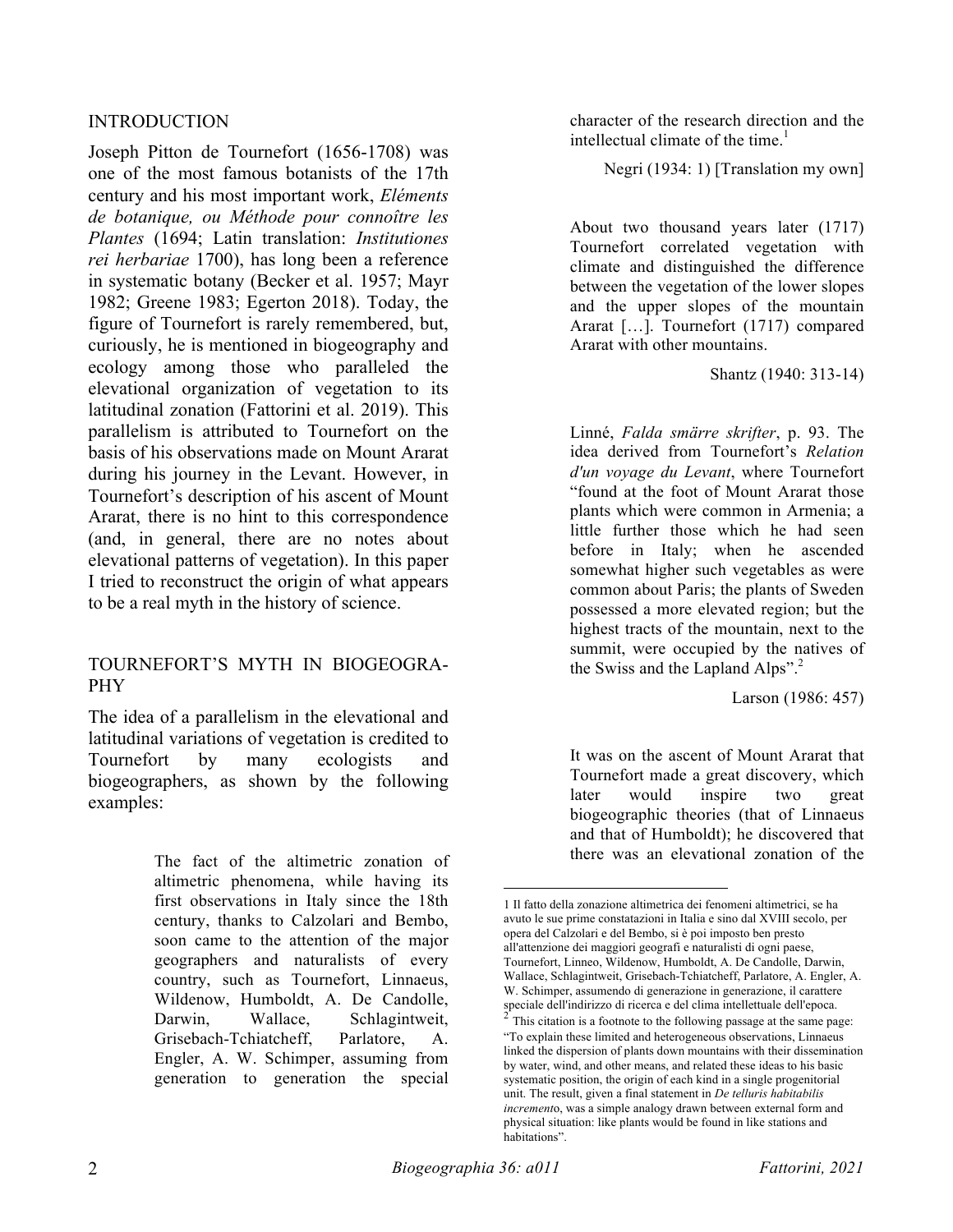flora, and, curiously, he found: "In the lower part of Mount Ararat those plants that are common in Armenia; a little further, those that I saw before in Italy; when I ascended a little higher, vegetables that were common in the environs of Paris; the plants of Sweden occupied a higher region; the highest parts of the mountain, close to the summit, were occupied by those native to Switzerland, and the Lapland Alps  $[\dots]^{3}$ 

Papavero et al. (1995: 123-124) [Translation my own]

Since before ecology was a recognized discipline, biologists have been intrigued by the simple question of why species occur where they do. Why are some species confined to small areas while others span the globe? As far back as the early 1700s, Tournefort recognized that plants tend to form distinct zones, thus spawning another suite of questions concerned with species' associations and community integrity.

Parmesan et al. (2005:108)

Studies concerning primary biogeographical patterns have followed five scientific traditions based on patterns that were described and analysed: (1) spatial variation trends in species richness and spatial exchange of species integrated in taxocenoses (latitudinal diversity gradients […]); (2) spatial trends of structural trait variation in groups of organisms consisting of their analogous response to specific environmental conditions (spatial gradients of functional species group), which form life zones (Humboldt & Bonpland, 1805; Linnaeus,

1781; Merrian, 1894; Schouw, 1823; Tournefort, 1717); (3) spatial variations of structural traits in organisms belonging to the same lineage with wide latitudinal range (spatial variation of the phenotype […]); (4) patterns of geographical expansion-differentiation of individual lineages (allopatric speciation […]) and (5) congruent spatial distribution between taxa or biogeographical homology[…], whether in continuous or disjunct space, which result in regionalization systems or congruent disjunctions […].

For example, Tournefort (1717) had already noticed the analogy between the altitudinal and latitudinal succession of life-forms.<sup>4</sup>

Juarez-Barrera et al. (2018: 996)

at Mount Ararat he [Tournefort] observed patterns of plant distribution at different elevations into zones that matched comparable geographic regions (volume 3, letter 19, as quoted in English translation, Linnaeus 1781:91):

*...at the foot of Mount Ararat those plants which were common in Armenia, a little further those which I had before seen in Italy; when I had ascended somewhat higher such vegetables as were common about Paris; the plants of Sweden possessed a more elevated region; but the highest tracts of the mountain, next the very summit, was occupied by the natives of the Swiss and Lapland Alps.*

Linnaeus, C. (1781). On the increase of the habitable Earth. In: Select dissertation from the Amoenitates Academicae (translation by F. J. Brand Trans.). G. Robinson and J. Robson, London.

 <sup>3</sup> Fu en la subida del Monte Ararat que Tournefort realizó un gran descubrimineto, que más tarde inspiraría dos grandes teorías biogeográficas (la de Linnaeus y la de Humboldt); descubrió que había una zonación altitudinal de la flora, y que, curiosamente, hallara. "en la parte baja del Monte Ararat aquellas plantas que son comunes en la Armenia; un poco más allá, aquellas que antes viera en Italia; cuando ascendió un poco más alto, vegetales que eran comunes en los alreddedores de París; las plantas de Suecia poseí una región más elevada; las partes más altas de la montaña, próximas a la cumbre, eran ocupadas por las nativas de Suiza, y de los Alpes de Laponia [...]"

<sup>&</sup>lt;sup>4</sup> The references cited by these authors are:

von Humboldt, A., Bonpland, A. (1805). Essai sur la Géographie des Plantes; Accompagné d'un Tableau Physique des Régions Équinoxiales. Levrault, Paris.

Merrian, C. H. (1894) Laws of temperature control of the geographic distribution of terrestrial animals and plants. National Geographic, 6, 229-238.

Schouw, F. (1823) Grundzüge einer allgemeinen Pflanzengeographie. Reimer, Berlin.

Tournefort, J. P. (1717). Relation d'un voyage du Levant: Contenant l'Histoire Ancienne & Moderne de Plusieurs Isles de l'Archipel, de Constantinople, des Côtes de la Mer Noire, de l'Arménie, de la Georgie, des Frontieres de Perse & de l'Asie Mineure […]. Imprimerie Royale, Paris.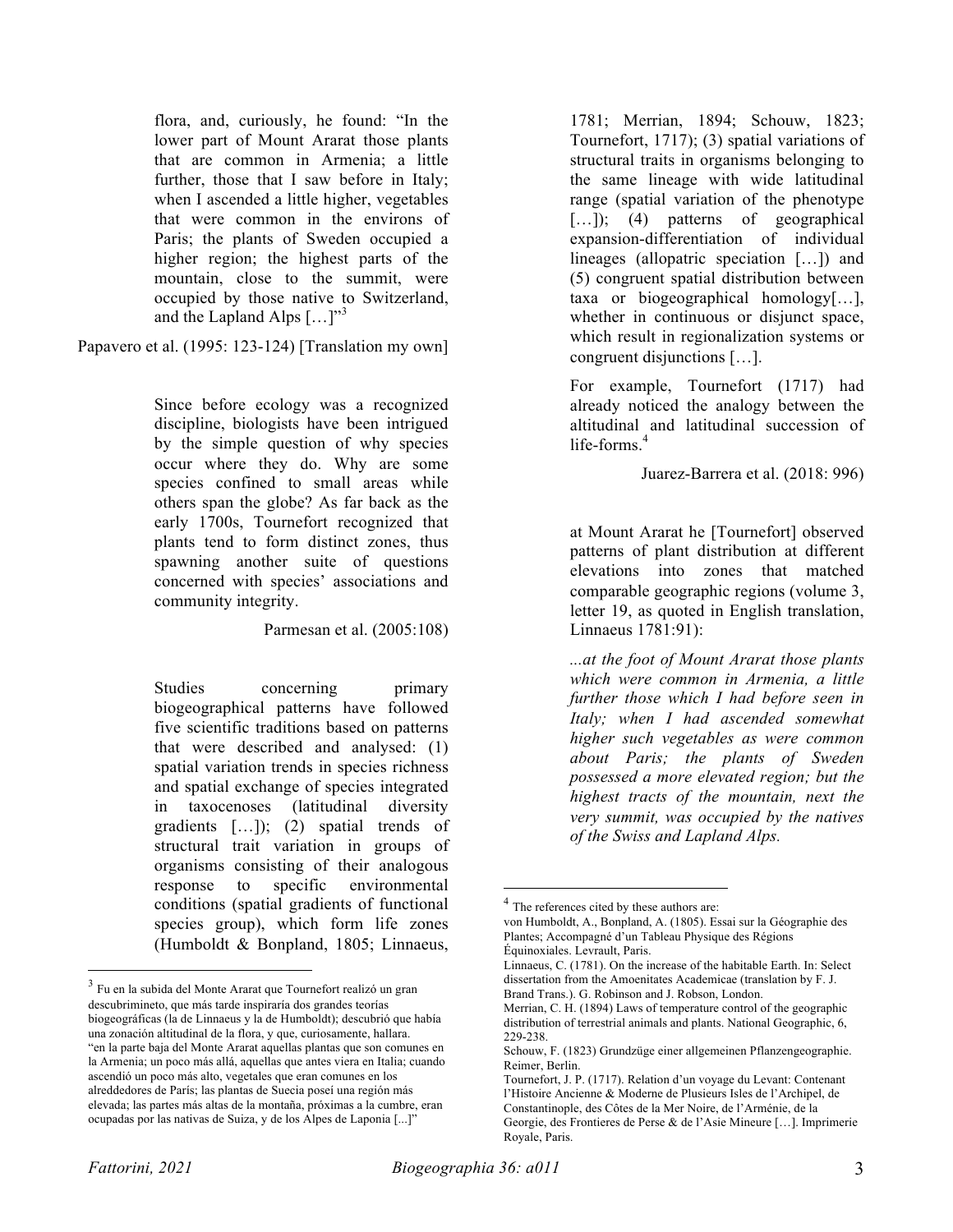Linnaeus indicated that this line of reasoning began with Andrea Cesalpino (1519–1603), but gave no reference; he had in mind Cesalpino's *De Plantis* (1583).

Egerton (2018: 196)

The *Relation d'un voyage du Levant* is a three-volume narrative of the voyage made in the Levant by Tournefort in 1700-1702. The narrative, published posthumously, is presented as a series of Letters to the Secretary of State Count of Ponchartrain, who proposed to the King of organizing a scientific exploration of foreign countries. In the narrative, Tournefort reports a myriad of observations on the most disparate cultural and scientific issues. However, there is no reference to the elevational variation in vegetation forms, neither the idea of a parallelism in elevational and latitudinal patterns of vegetation. This was already noted by Hooker (1881) and Hemsley (1896), in two evidently overlooked papers:

> I have been unable to find any such idea expressed in Tournefort's works.

> > Hooker (1881: 444)

I also have been unable to find any such idea expressed in Tournefort's works. Indeed, his account of his ascent of Mount Ararat, as given in the English edition of his travels, and verified for me by Mr. Daydon Jackson as being essentially the same in French edition, is about as weak and silly a piece of writing as one could well find, and quite unworthy of a man of his reputation. True, he mentions a few plants; but not a word on their distribution […]. No Alpine plant is included in his meagre list.

Hemsley (1896: 53)

As Hemsley (1896) did not examine personally the original French edition of

Tournefort's work, it could be not completely excluded that an important part of original edition was absent in the English translation, and that this hypothetical passage escaped Jackson's check. Thus, to dispel any doubt, I checked various versions of Tournefort's work. The original French version was published in 1717 in two editions: one (Tournefort 1717a), printed in Paris, in two volumes; the other (Tournefort 1717b), printed in Lyon, in three volumes. In the Paris edition, the Letters are divided into the two volumes as follows: volume 1 contains Letters I-XII, volume 2 Letters XIII-XXII. In the Lyon edition, the Letters are divided into the three volumes as follows: volume 1 contains Letters I-VII, volume 2 Letters VIII-XV, and volume 3 Letters XVI-XXII. In both versions, the ascent of Mount Ararat is described in Letter XIX. The two versions differ only in typesetting and graphical issues.

In addition to these editions, I checked another French version, published in 1718 in Amsterdam, in which the Letters are divided as follows: volume 1 contains Letters I-XI, volume 2 Letters XII-XIII. This version differs from the Paris and Lyon versions in typesetting, orthographic variants, and other minor issues.

In an English version of 1718 (which I suppose to be the first English translation), the book is divided into two volumes as in the Paris version, but the Letters follow a different numbering. The first volume contains Letters I-XII. The second volume contains the remaining ten Letters, which, however, are renumbered from I to X. Letter XIX of the French editions corresponds to the Letter VII of the second volume of this English edition.

In a later English version, published in 1741, the book is divided into three volumes, but with a different and incoherent numbering of the Letters. The first volume contains Letters I-VII, thus corresponding to the volume 1 of the Lyon edition. The second volume contains the successive eight Letters, which, however, are renumbered from I to VIII. The third volume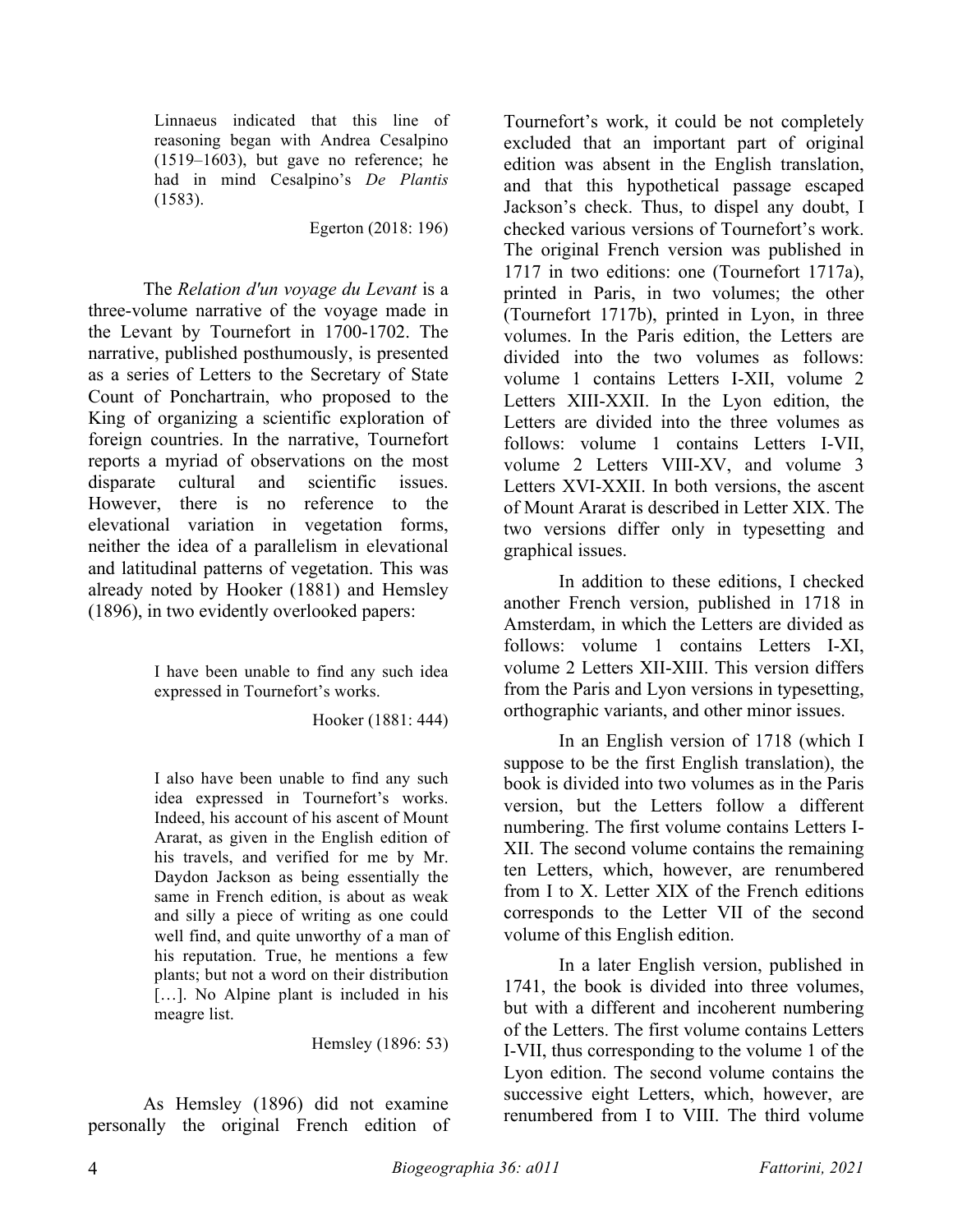contains the remaining Letters, which, however, are numbered from IV to X. Letter XIX of the French editions corresponds to Letter VII of the third volume of this English edition.

In all these editions, I read carefully the Letter reporting the ascent of Mount Ararat, and checked any part of the work that might be potentially related to this issue. Also, using scanned versions of all the aforementioned editions, I searched for the words "Ararat", "Italie", "Italy", "Paris", "Suède", "Sweden", "Suisse", "Swiss", "Switzerland", "Lapland", "Laponie", "Lapon", "Lappish". I can affirm that, in all these versions, there is no description of the elevational variation in the vegetation of Mount Ararat. Thus, Hooker's and Hemsley's conclusions can be completely confirmed.

#### IN SEARCH OF THE ORIGIN OF THE MYTH

As highlighted by Hemsley (1896), Linnaeus was the first author that attributed to Tournefort the idea of a parallelism in the elevational and latitudinal distribution of vegetation. Already in 1737 (*Flora Lapponica*), Linnaeus mentioned that certain plants that occur in Lapland can be also found on Mount Ararat, but without citing Tournefort:

> To such an extent that, based only on the plants sent from Greenland, I could venture to establish that there are high mountains even there, although I have never heard of them before; in fact, almost the same plants that grow on the mountains of Lapland grow there. Thus on Mount Ararat the are the same plants § 287. 308 et cetera that grow on our mountains, although none of them can be observed in the surrounding regions.<sup>5</sup>

(Linnaeus, 1737: Prolegomena, n. 14) [Translation my own]

But later, in 1744 (*Oratio de Telluris Habitabilis Incremento* [reprinted in *Amoenitates Academicae*, vol. 2, 1751), while establishing more explicitly a correspondence between the different types of vegetation occurring at different elevations on Mount Ararat and those observed at different latitudes, Linnaeus attributes to Tournefort a series of observations that, in fact, are completely absent in his work.

> Particularly worthy of being remembered is what Tournefort reports on his Journey into the East: of having found, at the foot of the Mount Ararat, those plants that were common in Armenia: climbing a little, he found those he had seen before in Italy: climbing again, those that were offered to his eyes in the environs of Paris: at an even higher place were Swedish plants. But the plants that occupied the highest place close to the summit and covered in snow, were those that are typical of the Swiss and Lappish Alps.<sup>6</sup>

Linnaeus (1744: 34-5) [Translation my own]

It is important to note that there is a very liberal English translation (1781) of Linnaeus' work that reformulates the text in such a way to convey the impression that Linnaeus cited Tournefort verbatim, thus actually originating an apocryphal text:

> Tournefort, in his Journey to the East, makes one observation which deserves to

 <sup>5</sup> Adeo, ut ex solis plantis missis ex Groenlandia determinare auderem Alpes ibidem dari, licet nunquam de eis audivissem antea, crescunt enim ibi fere eaedem, quae in Alpibus lapponicis. Sic in monte Ararat crescunt eaedem, quae in nostris montibus plantae § 287. 308 &c licet in ambientibus eum regionibus, nulla illarum conspiciatur.

 <sup>6</sup> Memoratu dignissimum est, quod refert in Itinerario suo Orientali Tournefortius: reperisse se nimirum apud radices Ararati montis plantas illas, quae in Armenia erant vulgares: aliquantum progressus illas invenit, quas in Italia ante viderat: altius scandenti offerebantur Vegetabilia circa Lutetiam Parisiorum crescentia: Plantae Suecicae erant superiori loco positae. Sed summum montis locum proxime ad culmen, nive obtectum, plantae illae occuparant, quae sunt alpibus Helveticis et Lapponicis domesticae.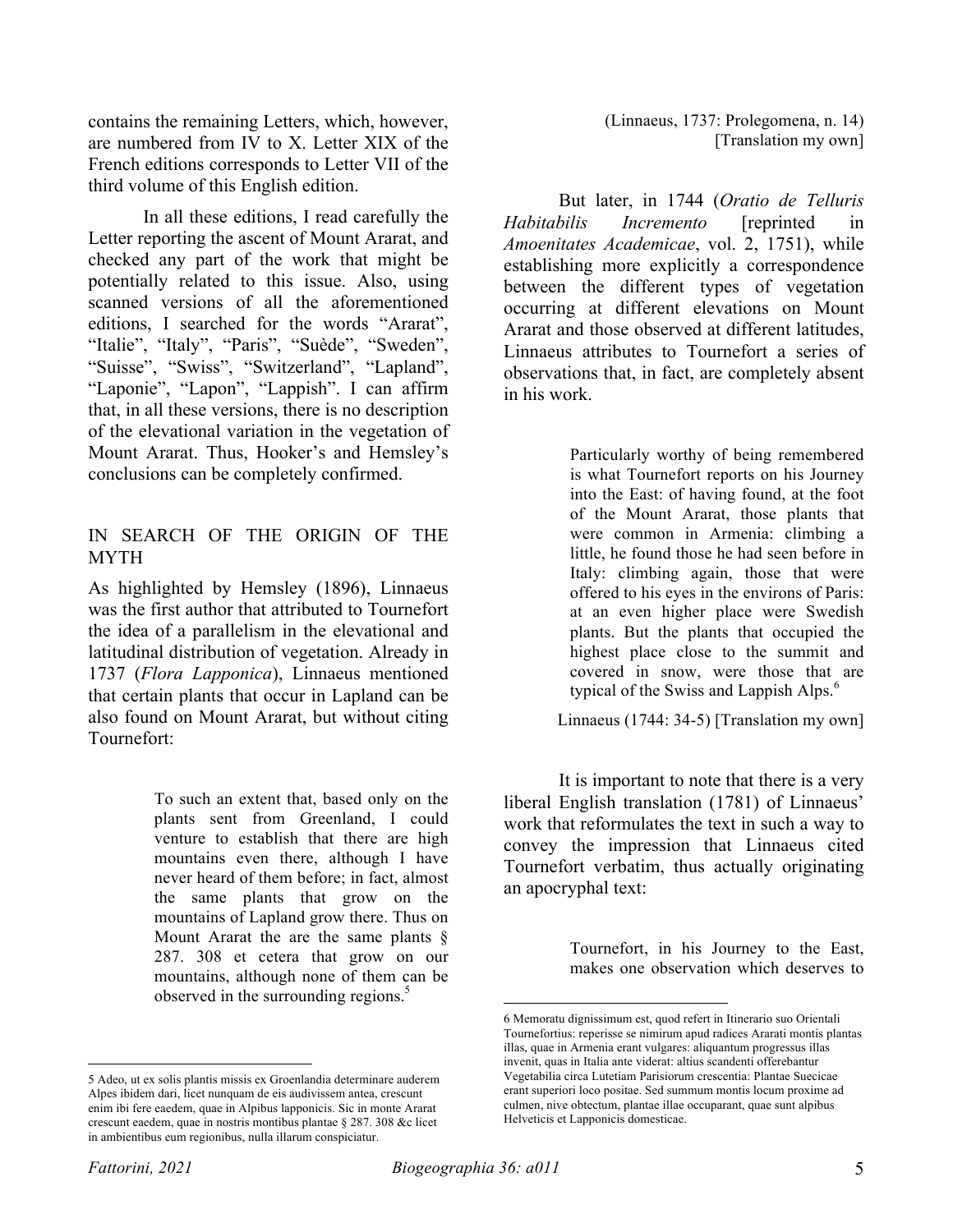be remembered on the present occasion: "I found, says he, at the foot of Mount Ararat those plants which were common in Armenia, - a little further those which I had before seen in Italy; when I had ascended somewhat higher such vegetables as were common about Paris; the plants of Sweden possessed a more elevated region; but the highest tracts of the mountain, next the very summit, was occupied by the natives of the Swiss and Lapland Alps."

English translation of Linnaeus' *Amoenitates Academicae* by F. J. Brand (1781: 91)

Although Linnaeus does not indicate to which Letter in the *Voyage* he refers, it is obvious that he had in mind the letter describing the ascent of Ararat. It is interesting to note that in a French translation of this Linnaeus' work, the editor Camille Limoges has introduced the following footnote:

> The passage referred to here by Linnaeus is in volume 3, where Letter XIX concerns the expedition to Mount Ararat.<sup>7</sup>

Linné (1972: p. 37) [Translation my own]

Apparently, the editor made this assumption without checking Tournefort's work.

Hemsley (1896) identified three authors that repeated this Linnaeus' wrong credit to Tournefort: von Humboldt (1816), Schouw (1823) and Forbes (1846). I found that, before von Humboldt, Brisseau-Mirbel (1815) already praised Tournefort for having recognized the parallelism, almost certainly based on Linnaeus' *Oratio de Telluris Habitabilis Incremento*:

The progress of vegetation on mountains has not escaped the penetration of Tournefort. At the foot of the Mount Ararat, he has seen the plants of Armenia; a little higher, those of Italy and France; still higher, those of Sweden; and on the summits, those of Lapland.<sup>8</sup>

Brisseau-Mirbel (1815: 440) [Translation my own]

In attributing the idea of a parallelism between elevational and latitudinal patterns in vegetation types to Tournefort and its development to Linnaeus, von Humboldt (1816) was also obviously based on Linnaeus' *Oratio de Telluris Habitabilis Incremento*. However, in the light of the aforementioned pass of Brisseau-Mirbel, von Humboldt's words "Il ne fallut pas une grande sagacité pour observer que" sound like a direct polemical reference to Brisseau-Mirbel's "n'avait pas échappé aux regards pénétrans de Tournefort". Thus, it is very probable that von Humboldt knew this passage of Brisseau-Mirbel, which might be not strange, given the popularity of the book.

> There was not necessary to have a great sagacity to observe that, on the slope of the high mountains of Armenia, plants of different latitudes follow each other like climates superimposed on each other. This idea of Tournefort, developed by Linné in two interesting dissertations (Stationes et coloniae plantarum), contains however the germ of botanical geography.<sup>9</sup>

von Humboldt (1816: 226) [Translation my own]

 $<sup>7</sup>$  Le passage auquel fait ici allusion Linné se trouve au volume 3, où la</sup> lettre XIX concerne l'expédition du mont Ararat (Linné 1972: p. 37)

 $^8$  La marche de la végétation sur les montagnes n'avait pas échappé aux regards pénétrans de Tournefort. Au pied du mont Ararat, il avait vu les plantes de l'Arménie; un peu plus haut, celles de l'Italie et de la France; encore plus haut, celles de la Suède; et sur les sommets, celles de la Laponie.

<sup>9</sup> Il ne fallut pas une grande sagacité pour observer que, sur la pente des hautes montagnes de l'Arménie, des végétaux de différente latitude se suivent comme les climats superposés les uns aux autres. Cette idée de Tournefort, développée par Linné dans deux dissertations intéressantes (*Stationes et coloniae plantarum*), renferme cependant le germe de la géographie botanique.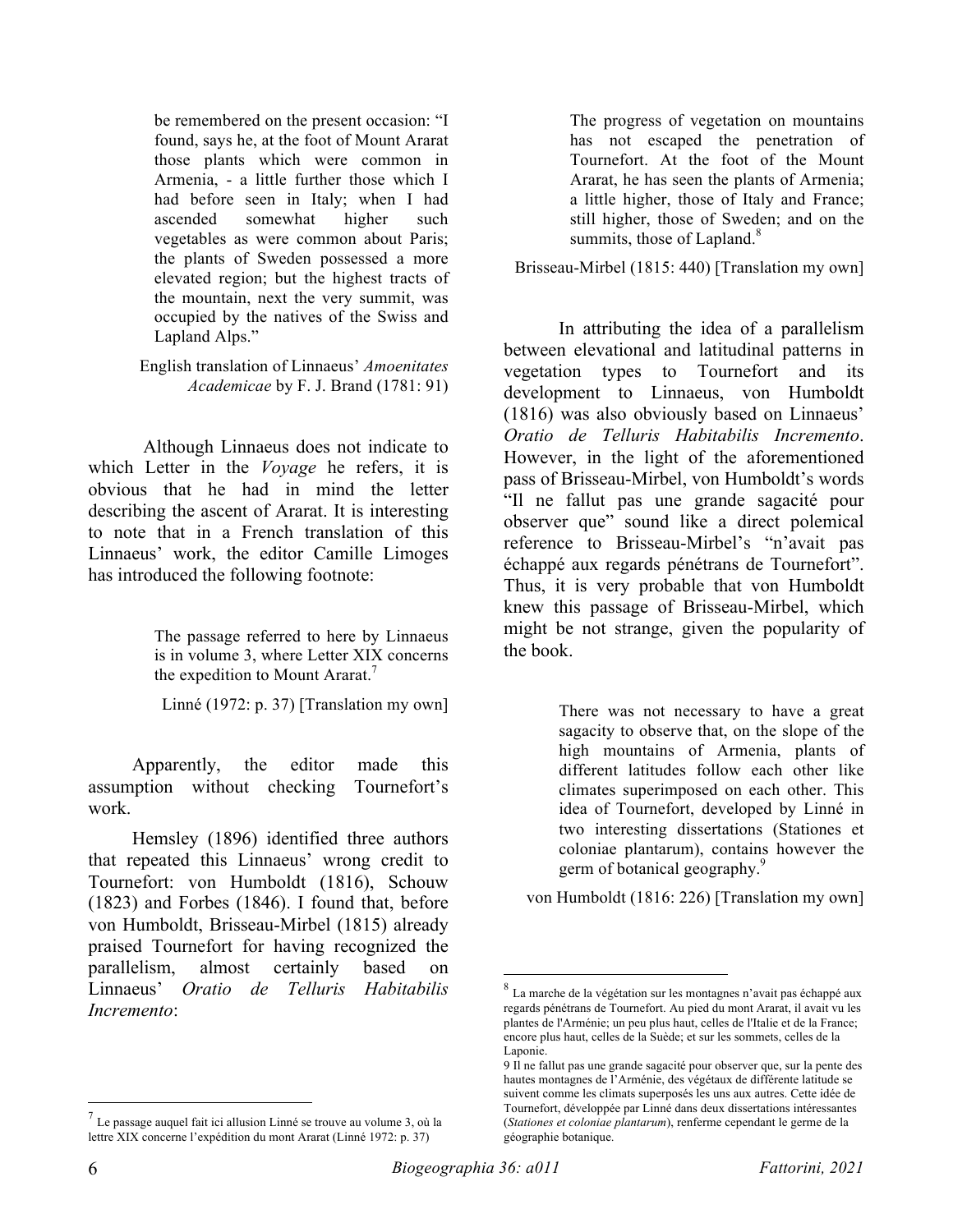Schouw (1823: 21-22) presents a sort of elaboration of von Humboldt's text (as suggested by the references to Linnaeus' works *Stationes plantarum* and *Coloniae plantarum*) and Linnaeus' original passage:

> Tournefort (voyage au Levant) saw on Mount Ararat that vegetation changes according to the height above the surface of the sea, with at the foot the plants of Asia Minor, at the middle elevation those of France, and at the top the Lappish flora. Linnaeus elaborated on this idea in his treatise de telluris habitabilis incremento, gave a terminology of locations in his Philosophia botanica and in a treatise, Stationes plantarum; and in another treatise, coloniae plantarum, dealt with the migration of plants. His Flora lapponica contains not only a list of the Lappish plants, but also draws attention to the differences in vegetation produced by the different locations and the different heights above the sea. $^{10}$

Schouw (1823: 21-22) [Translation my own]

Forbes (1846) cites Tournefort as the first to have anticipated von Humboldt's ideas of a parallelism between elevational and latitudinal patterns in vegetation types:

> Tournefort first remarked, and Humboldt, the great organizer of the science of natural-history geography, demonstrated, that zones of elevation on mountains correspond to parallels of latitude, the

higher with the more northern or southern, as the case might be.

Forbes (1846: 351).

It is most probable that Forbes (who was a talented zoologist and paleontologist, but not an eminent botanist; Fattorini 2017) was based on von Humboldt (1816), whereas Schouw (who was an eminent botanist with a profound knowledge of von Humboldt publications; Egerton 2018) probably read both original Linnaeus' work and von Humboldt's work.

As von Humboldt was one of the most influential naturalists of the 19th century, it is probable that this false attribution to Tournefort persisted in successive authors more through von Humboldt's citation, than by a direct knowledge of Linnaeus' work. Also, the work of Brisseau-Mirbel may have contributed to the reiteration of this error, as it was a very popular reference for botanists. Interestingly, the passage about Tournefort is reported in an English summary of Brisseau-Mirbel's book, which indicates that the recognition of a parallelism between latitudinal and elevational patterns of vegetation was considered very important by the scientific community:

> The courses of vegetation on mountains had not escaped the penetration of Tournefort. At the foot of Mount Ararat he had observed the plants which grow in Armenia; a little higher, those of Italy and France: above, those of Sweden; and upon the summits, those of Lapland.

> > (Anonymous, 1817: 50)

Finally, among the authors of the 20th century that repeated this false attribution, there is the famous science popularizer Louis Figuier:

> These changes in the distribution of plants which Linnaeus had observed while walking from south to north, during his

 $^{10}$  Tournefort (voyage au Levant) sah auf dem Berge Ararat, daß die Vegetation sich nach der Höhe über der Meeresfläche ändere, daß am Fuße die Pflanzen Kleinasiens, auf der mittlern Höhe die von Frankreich, auf der Spitze die lappländische Flora sich zeigte. Linné führte diese Idee in seiner Abhandlung de telluris habitabilis incremento, weiter aus, gab in seiner Philosophia botanica und einer Abhandlung, Stationes plantarum, eine Terminologie der Standörter; und behandelte in einer andern Abhandlung, coloniae plantarum, die Migration der Pflanzen. Seine Flora lapponica enthält nicht bloß eine Aufzählung der lappländischen Pflanzen, sondern macht auch aufmerksam auf die Verschiedenheiten der Vegetation, welche die verschiedenen Standörter und die verschiedene Höhe über dem Meere hervorbringen.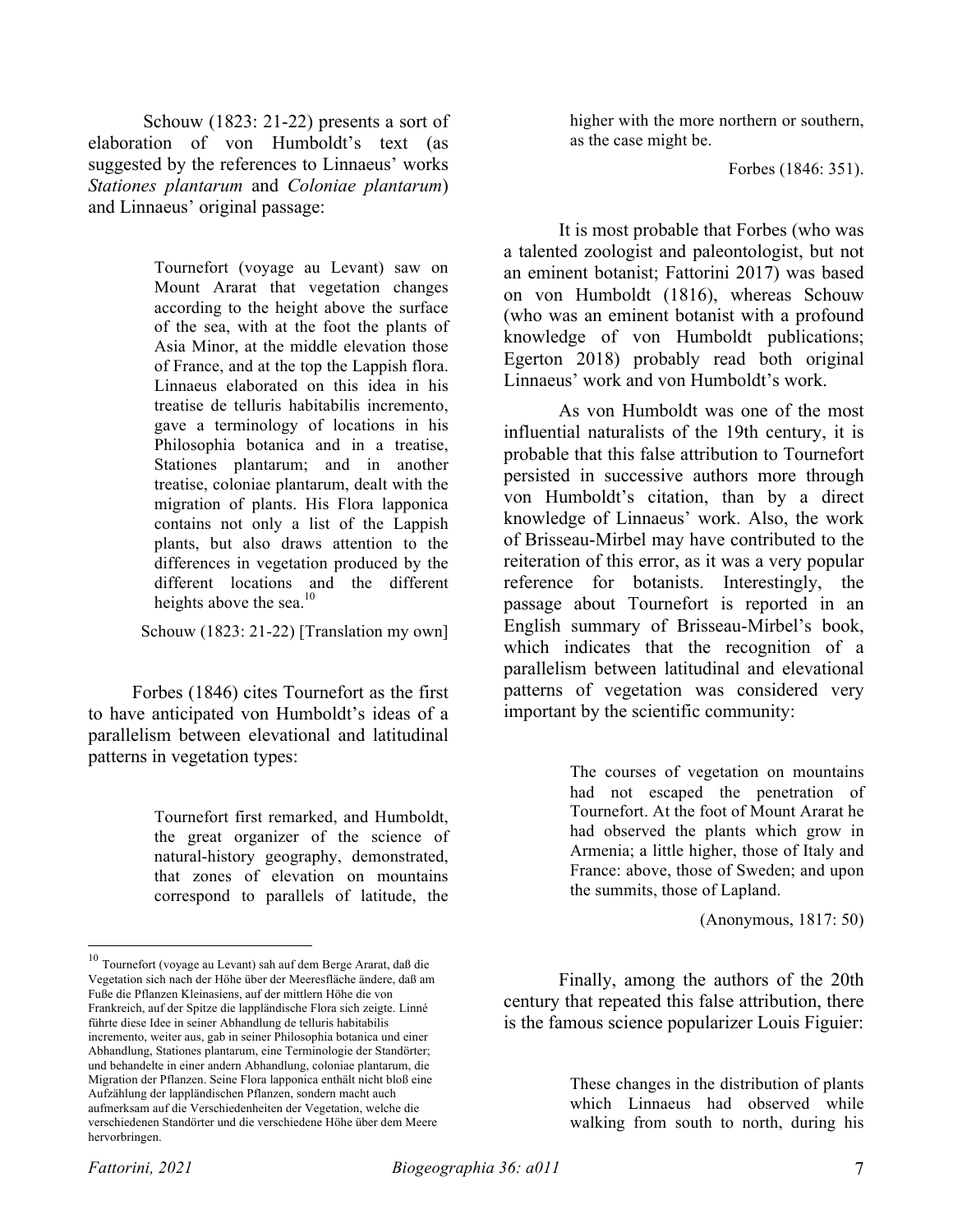trip to Lapland, Tournefort had already noticed when he rose, during his trip to Armenia, on the slopes of Mount Ararat. At the foot of this famous mountain, he saw the plants of Armenia; higher up, he found those of Italy, higher still those of Paris; above these were the plants of Sweden; finally, in the vicinity of the eternal snows, those of Lapland.<sup>11</sup>

Figuier (1865: 455-6) [Translation my own]

In general, it is impossible to establish with certainty which of these sources were used by the successive authors to credit to Tournefort the idea of the parallelism between the elevational and the latitudinal patterns of vegetation, but some hypotheses appear reasonable.

Figuier has been possibly influenced by Brisseau-Mirbel, given the similarity of the two texts. However, Brisseau-Mirbel cites the vegetation of Italy and France jointly, whereas Figuier says that the "Paris vegetation" has a more high-altitude character than the "Italian" one, as in Linnaeus' passage. Also, while Brisseau-Mirbel refers generically to France, Figuier cites specifically Paris, again as in Linnaeus' text. von Humboldt's text does not mention the details reported by Figuier, so it cannot be the source of Figuier's information, but cites Linnaeus. Thus, it seems that Figuier must have been consulted Linnaeus' work, possibly after reading Brisseau-Mirbel and/or von Humboldt.

Papavero et al. (1995) have consulted Linnaeus, as their citation of Tournefort's assumed passage is clearly taken from Linnaeus' work, which they cite in another volume of the same book (Papavero et al.

 $11$  Ces modifications dans la distribution des plantes que Linné avait observées en marchant du sud au nord, pendant son voyage en Laponie, Tournefort les avait déjà remarquées lorsqu'il s'élevait, pendant son voyage en Arménie, sur les flancs du mont Ararat. Au pied de cette montagne célèbre, il voyait les plantes d'Arménie; il trouvait plus haut celles d'Italie, plus haut encore celles de Paris; au-dessus se montraient les plantes de la Suède; enfin, dans le voisinage des neiges éternelles,

 $2001$ <sup>12</sup>. Egerton (2018) directly cites the English translation of Linnaeus' work reported above<sup>13</sup>. As this translation altered completely Linnaeus' text, he was evidently persuaded that Linnaeus reported verbatim a Tournefort's passage.

While it is clear that the erroneous citation by Linnaeus is the origin of the myth of Tournefort as a precursor of von Humboldt in establishing a parallelism in the elevational and latitudinal patterns of vegetation, the causes of Linnaeus' mistake remain obscure. As Linnaeus was born one year before Tournefort's death, it is impossible that he might have obtained some information directly from Tournefort. It is possible that Linnaeus based this description of Mount Ararat on some vague impressions obtained from Tournefort's work. But even in this case Linnaeus must have largely invented Tournefort's observations, because there is no mention, in Tournefort's *Voyage*, of the vegetation of Swedish Alps. Also, the few references to species reported from Paris or Italy present in the *Voyage* are completely disconnected from the description of the Mount Ararat. The few notes on the vegetation/plants of Mount Ararat reported by Tournefort cannot in any way justify Linnaeus elaboration. It is possible that the elevational patterns described for Mount Ararat by Linnaeus must be referred to some other mountain described by another author, and that, betrayed by memory, he has attributed them to the Ararat and hence credited Tournefort as the source. This possibility eventually opens the question of which mountain was confounded with Mount Ararat and which was the source used by Linnaeus.

celles de Laponie.

 <sup>12</sup> Nelson Papavero (personal communication) kindly confirmed me that their source was Linnaeus.

<sup>&</sup>lt;sup>13</sup> I asked to Frank Egerton which was his source of information. Although he has been unable to trace it with certainty, it is virtually certain that he used Linnaeus.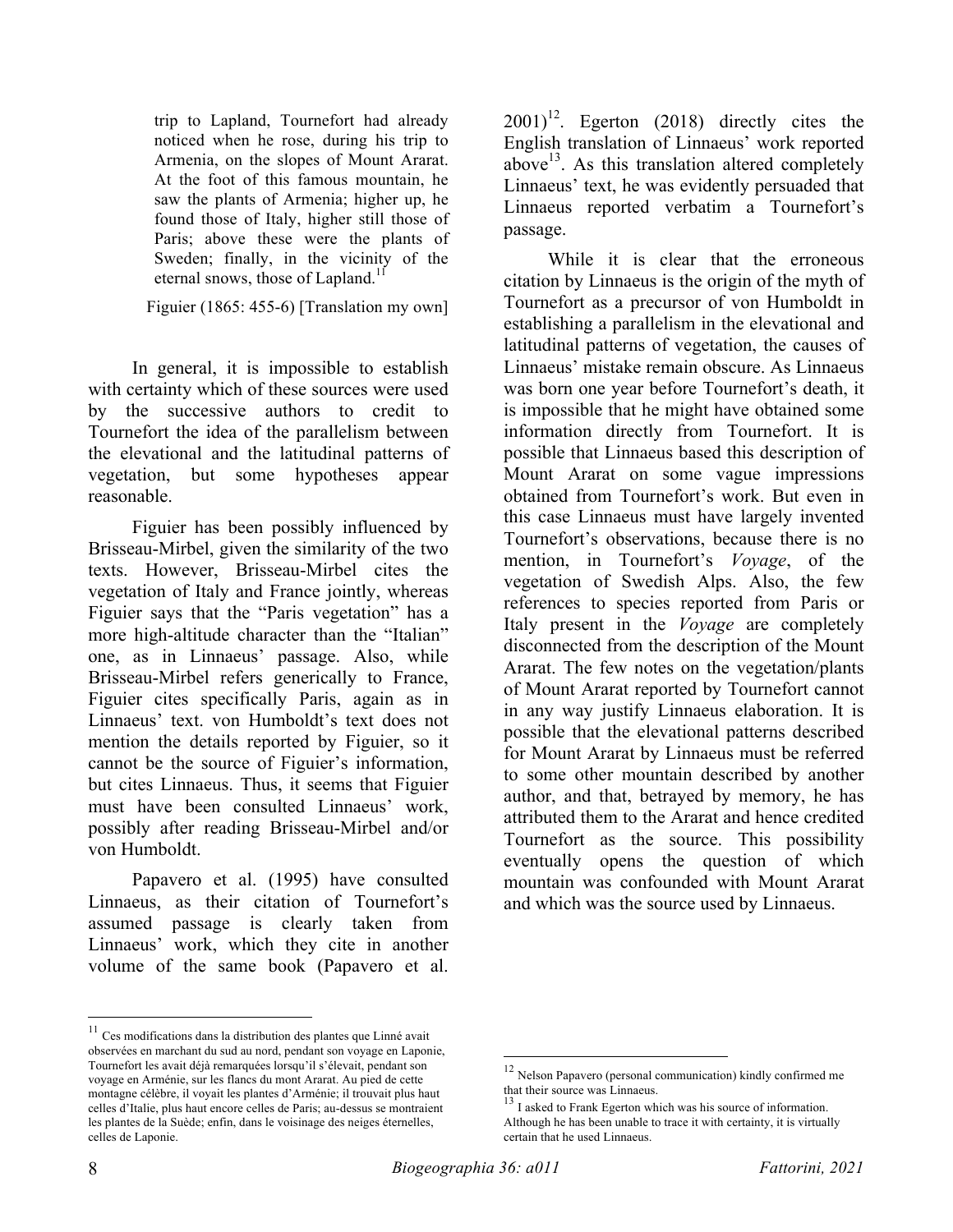#### ANOTHER POINT OF CONFUSION: LINNAEUS' CITATION OF CESALPINO

In the same work, Linnaeus cites Cesalpino, in a way that has been interpreted as an indication that the parallelism was already noted by this latter (see Egerton 2018: 196 - cited above), although this is not really implied in the Linnaeus' text.

> From the work of Cesalpino it is apparent that he identified as Alpine all those plants that in Sweden are common and distributed in lowlands, whereas he saw them only on the Tuscan mountains, which however are not part of the Alps.<sup>14</sup>

(Linnaeus, 1744: 35) [Translation my own

In this case, it seems that Linnaeus cited Cesalpino only as a source of information, not as a proponent of the parallelism. In fact, I could not find any passage in Cesalpino's *De plantis* (1583) that might be used to directly support the idea that Cesalpino made any comparison between the Italian and Swedish floras, as I could find no reference to Sweden in *De plantis*. However, it is reasonable that Linnaeus found, among the plants that Cesalpino cites as living on the Tuscan mountains, some that are widespread in Sweden, and hence established the connection. Thus, the connection is entirely due to Linnaeus, although he had used information on the Italian flora from Cesalpino.

It is, however, interesting to note that, in the description of species, Cesalpino uses a comparative approach, in which a series of species are described by contrasting them with the first of the list. In doing this, in some cases he uses expressions such as *Altera in montibus* (i.e. "Another on mountains"), thus indicating the presence at high elevations of a species

different from, albeit allied to, that found in other (lower) places:

> Another Valeriana, which is called sylvestris, lives in mountains, in irrigated places.  $(p. 148)^{15}$  [Translation my own]

> Another larger [Oxalis] in mountains, in irrigated places, with leaves that resemble those of Spinacia, with similar flavor. (p.  $166$ <sup>16</sup> [Translation my own]

> Another [Seseli Creticum], similar to the aforementioned, is found in mountains. (p.  $295$ <sup>17</sup> [Translation my own]

> Another [Mercurialis] grows in mountains. (p.  $318$ )<sup>18</sup> [Translation my own]

> Another [Amarago] grows in mountains also with similar leaves from the roots. (p.  $510$ <sup>19</sup> [Translation my own]

> Another Cepaea in mountains.  $(p. 578)^{20}$ [Translation my own]

With the exception of Marago, for which also the "reference" species is given as living on mountains, these species introduced by the word "Altera" are reported as montane in opposition to the first cited, which is indicated as living in other (non-montane) habitats.

 <sup>14</sup> Ex operibus Caesalpini apparet, illum venditare plantas omnes, quae in Suecia vulgares sunt et campestres, pro alpinis, cum videret eas crescentes solum in montibus Toscanis, qui tamen Alpes non sunt.

 <sup>15</sup> Altera Valeriana, quae sylvestris cognominatur, oritur in montibus, locis riguis.

Here, and for the other taxa mentioned by Cesalpino, I have maintained his nomenclature, with no implication of identity with current

nomenclature. For this reason, they are not in Italics.<br><sup>16</sup> Alteram [Oxalis] in montibus maior, foliis ad Spinaciam<br>accedentibus, sapore simili.

Altera [Seseli Creticum] est in montibus similis praedicta.

<sup>18</sup> Altera [Mercurialis] in montibus nascitur.

<sup>19</sup> Altera [Amarago] in montibus quoque foliis ab radice similibus.

<sup>20</sup> Altera [Cepaea] in montibus.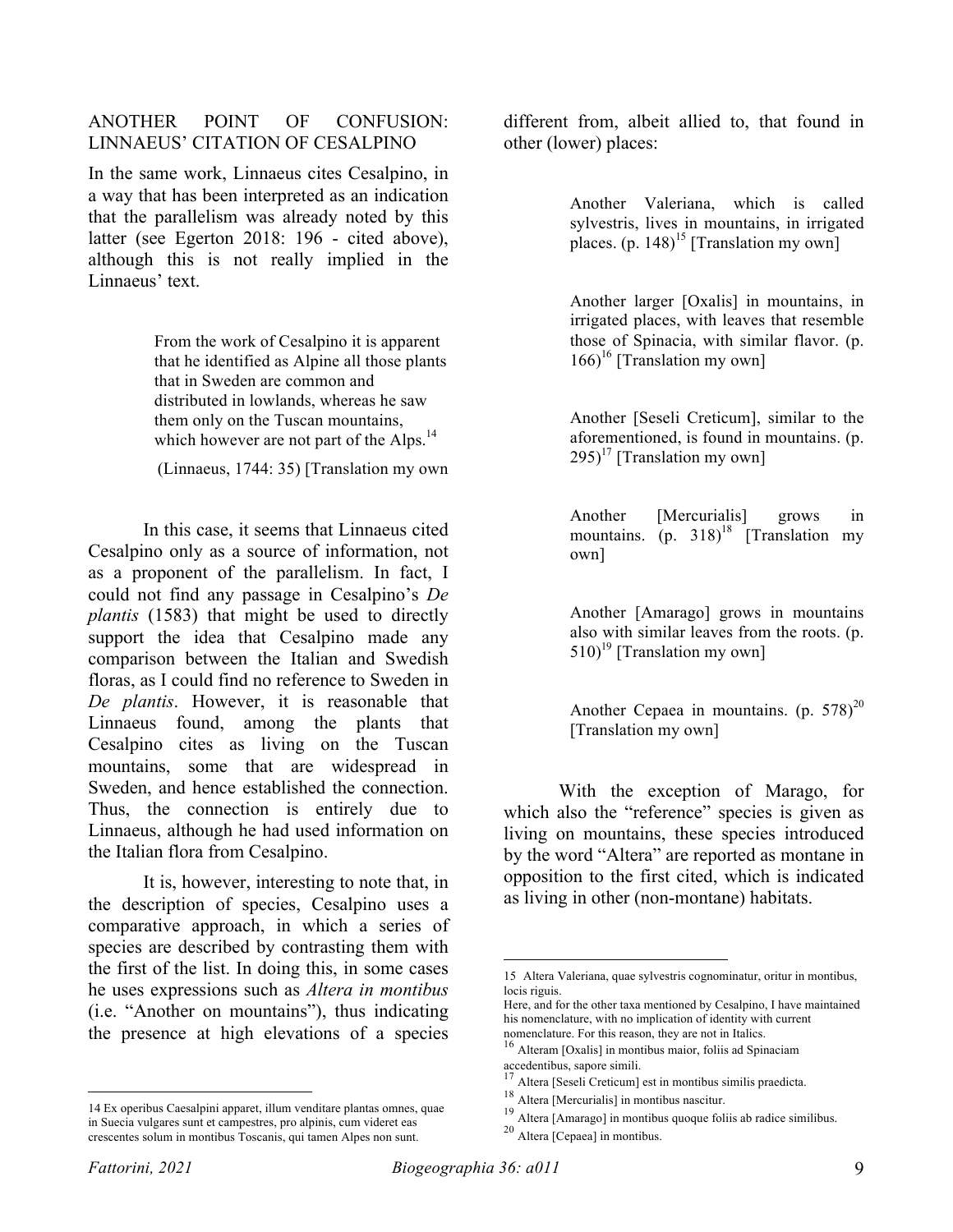It is evident that these observations are completely disconnected from the idea of a parallelism between the elevational and latitudinal gradient. However, Cesalpino's recognition of the existence of allied species placed at different elevations suggests that he has anticipated, by centuries, the concept of vicariant species.

#### **CONCLUSION**

At the present we can only conclude that (1) the parallelism between elevational and latitudinal patterns of vegetation was first noticed by Linnaeus, not by Tournefort or Cesalpino; and (2) the attribution of this idea to Tournefort is a Linnaeus' unexplainable invention. Cesalpino can be credited as possibly the first author that recognized the presence of vicariant species between lowland and high elevation areas.

#### ACKNOWLEDGEMENTS

I am grateful to Frank Egerton and Nelson Papavero for kindly answering my question about which source their use for Tournefort's observations on Mount Ararat. Thanks are due to Marco Cervellini and Gaia Di Francescantonio for sending me scanned pages of Greene (1983) and Becker et al. (1957). Marcello Ravesi helped me in solving some doubles in translating Linnaeus (1737). This research was partially funded by the University of L'Aquila, Department of Life, Health and Environmental Sciences, FFO 2021 "Pattern altimetrici della biodiversità animale, vegetale e microbica".

### REFERENCES

Anonymous (1817) General Views of Vegetable Nature. From the French of C. F. Brisseau Mirbel, Member of the Institute of France. Paris, 1815. The Journal of Science and the Arts, 3(2), 35-60. Available at: https://books.google.it/books?id=KBE\_AAAA YAAJ&hl=it

- Becker, G., Bianchi, H., Carrière, C., Coste, J-P., Dufert, P., Dughi, R., Duprat, G., Gaussen, H., Guiral, P., Humbert, H., Leroy, J., Meyer, F., Motte J., Ranson G. (1957) Tournefort. Muséum National d'Histoire Naturelle, Paris.
- Brisseau-Mirbel, C. F. (1815) Éléments de physiologie végétale et de botanique. Première Partie, Magimel, Paris. Available at: https://gallica.bnf.fr/ark:/12148/bpt6k6539954p. r=%C3%89l%C3%A9ments%20de%20physiol ogie%20v%C3%A9g%C3%A9tale%20et%20d e%20botanique.%20Partie%201?rk=42918;4
- Cesalpino, A. (1583) De Plantis Libri XVI. Marescotti, Firenze. Available at: https://www.biodiversitylibrary.org/bibliograph y/60929
- Egerton, F.N. (2018) History of Ecological Sciences, Part 61A: Terrestrial Biogeography and Paleobiogeography, 1700-1830s. Bulletin of the Ecological Society of America, 99(2), 192-241. DOI: 10.1002/bes2.1397
- Fattorini, S. (2017) The Watson-Forbes biogeographical controversy untangled 170 years later. Journal of the History of Biology, 50: 473-496. DOI: 10.1007/s10739-016-9454-7
- Fattorini, S., Di Biase, L., Chiarucci, A. (2019) Recognizing and interpreting vegetational belts: New wine in the old bottles of a von Humboldt's legacy. Journal of Biogeography, 46: 1643- 1651. DOI: 10.1111/jbi.13601
- Figuier, L. (1865) Histoire des plantes. L. Hachette, Paris.
- Forbes, E. (1846). On the connexion between the distribution of the existing fauna and flora of the British Isles, and the geological changes which have affected their area, especially during the epoch of the Northern Drift. Memoirs of the Geological Survey of Great Britain, 1, 336–432. Availble at: https://books.google.it/books?id=H 74QAAAAIAAJ&hl=it
- Greene, E. L. (1983) Landmarks of the history of botany. F. N. Egerton, editor. 2 volumes. Stanford University Press, Stanford, California, USA.
- Hemsley, W. B. (1896) Tournefort and the latitudinal and altitudinal distribution of plants. Nature, 55, 52–53. DOI: 10.1038/055052e0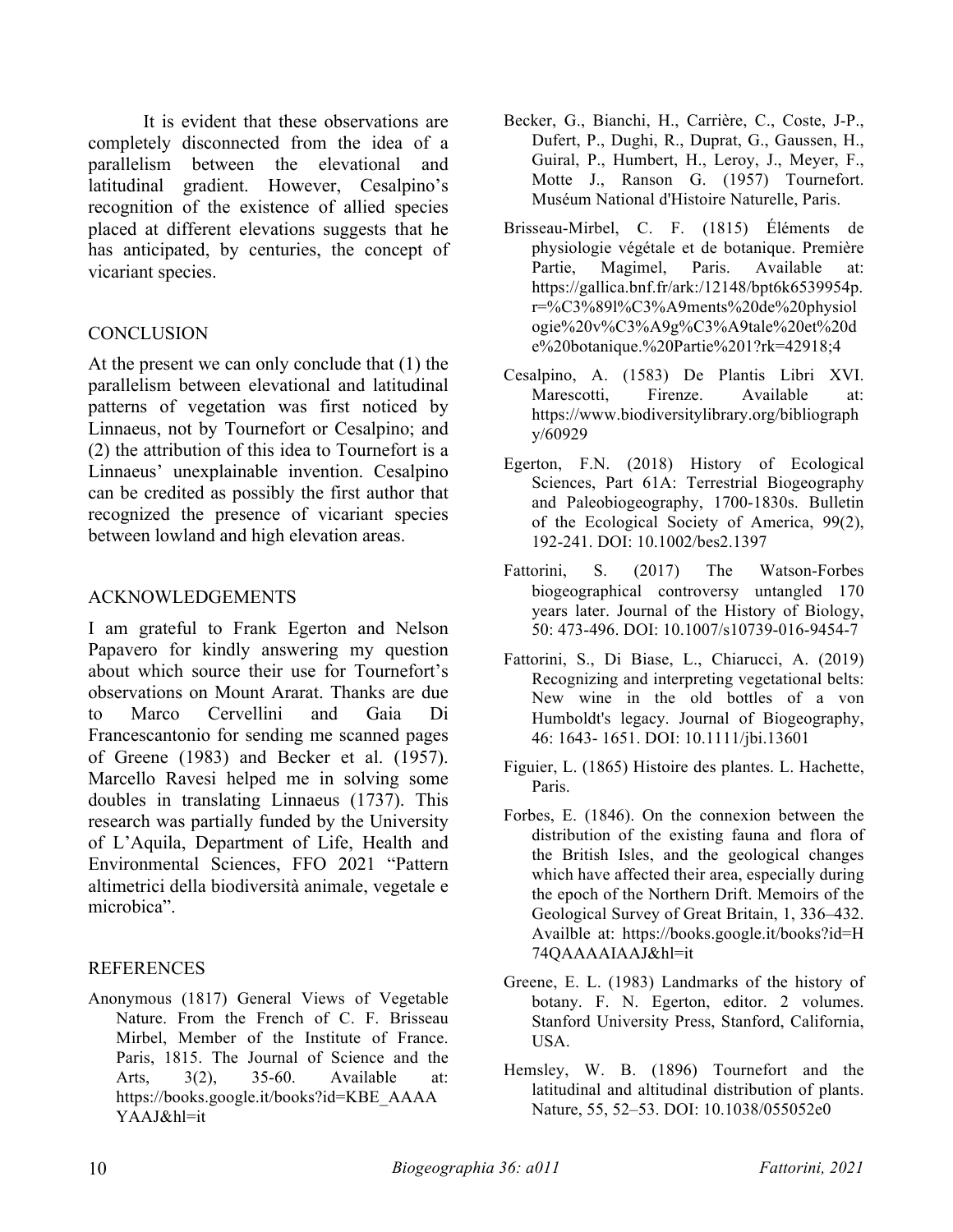- Hooker, J.D. (1881) On geographical distribution. Nature, 24, 443–448.
- Humboldt, A. von (1816) Sur les lois que l'on observe dans la distribution des formes végétales. Annales de chimie et de physique, 1, 225–239. Availble at: https://gallica.bn f.fr/ark:/12148/bpt6k6570847h/f235.item
- Juarez-Barrera, F., Bueno-Hernandez, A., Morrone, J.J., Barahona-Echeverrıa, A., Espinosa, D. (2018) Recognizing spatial patterns of biodiversity during the nineteenth century: The roots of contemporary biogeography. Journal of Biogeography, 45, 995-1002. DOI: 10.1111/jbi.13218
- Larson, J. (1986) Not without a plan: Geography and natural history in the late eighteenth century. Journal of the History of Biology, 19, 447-488 (1986). DOI: 10.1007/BF00138287
- Linnaeus, C. (1737). Flora lapponica. Salomon Schouten, Amsterdam. Available at: https://bibdigital.rjb.csic.es/records/item/11540 flora-lapponica
- Linnaeus, C. (1744). Oratio de Telluris Habitabilis Incremento. Cornelius Haak, Leiden. Available at: https://bibdigital.rjb.csic.es/records/item/115 46-redirection
- Linnaeus, C. (1751). Oratio de Telluris Habitabilis Incremento. In: Amoenitates Academicae. Laurentius Salvius, Stockholm. Available at: http://linnean-online.org/120064/
- Linnaeus, C. (1781). On the increase of the habitable Earth. In: Select Dissertations from the Amoenitates Academicae (translation by F. J. Brand). G. Robinson and J. Robson, London. Available at: https://books.google.it/books?id=2 gcAAAAAQAAJ&hl=it
- Linné, C. (1972). L'équilibre de la Nature, textes traduits par Bernard Jasmin, introduits et annotés par Camille Limoges, Coll. « L'histoire des sciences. Textes et études ». Vrin, Paris.
- Mayr, E. (1982). The Growth of Biological Thought. Belknap Press of Harvard University Press, Cambridge, Massachusetts
- Negri, G. (1934) Ricerche sulla distribuzione altimetrica della vegetazione in Italia. Introduzione. Nuovo Giornale Botanico

Italiano, 41, 1-40. DOI: 10.1080/11 263503409437325

- Papavero, N., Llorente-Bousquets, J., & Espinosa-Organista, D. (1995). Historia de la Biología Comparada desde el Génesis hasta el Siglo de las Lues. Volumen III. De Nicolás de Cusa a Francis Bacon. Universidad Nacional Autónoma de Mexico, Mexico City, Mexico.
- Papavero, N., Pujol-Luz J. R., & Llorente-Bousquets, J. (2001). Historia de la Biología Comparada desde el Génesis hasta el Siglo de las Lues. Volumen V. El Siglo de las Luces (Parte I). Universidad Nacional Autónoma de México, Mexico.
- Parmesan, C., Gaines, S., Gonzalez, L., Kaufman, D.M., Kingsolver, J., Townsend Peterson, A. and Sagarin, R. (2005), Empirical perspectives on species borders: from traditional biogeography to global change. Oikos, 108, 58- 75. DOI: 10.1111/j.0030-1299.2005.13150.x
- Schouw, J. F. (1823) Grundzüge einer allgemeinen Pflanzengeographie. Reimer, Berlin. Available at: https://www.digitale-sammlungen.de/en/vi ew/bsb10303223?page=,1
- Shantz, H. L. (1940) The Relation of Plant Ecology to Human Welfare. Ecological Monographs, 10, 311-342. DOI: 10.2307/1948507
- Tournefort, J. P. de (1694) Éléments de botanique, ou methode pour connoître les plantes.: Imprimerie Royale, Paris. Available at: Vol. 1: https://gallica.bnf.fr/ark:/12148/btv1b8454361d ?rk=21459;2; Vol. 2: https://gallica.bnf.fr/ark:/1 2148/btv1b8453978f?rk=42918;4; Vol. 3: https://gallica.bnf.fr/ark:/12148/btv1b8453979v ?rk=64378;0
- Tournefort, J. P. de (1700). Institutiones rei herbariae. Typographia regia, Paris. Available at: Vol. 1: https://gallica.bnf.fr/ark:/12148/bt v1b8454353v.r=Institutiones%20rei%20herbari ae?rk=21459;2 Vol. 2: https://galli ca.bnf.fr/ark:/12148/btv1b84539845.r=Institutio nes%20rei%20herbariae?rk=42918;4 Vol 3: https://gallica.bnf.fr/ark:/12148/btv1b8453980h. r=Institutiones%20rei%20herbariae?rk=64378;0
- Tournefort, J. P. de (1717a) Relation d'un voyage du Levant, fait par ordre du Roy. Imprimerie Royale, Paris [2-volume edition] Available at: Vol. 1: https://books.google.it/books?id=m